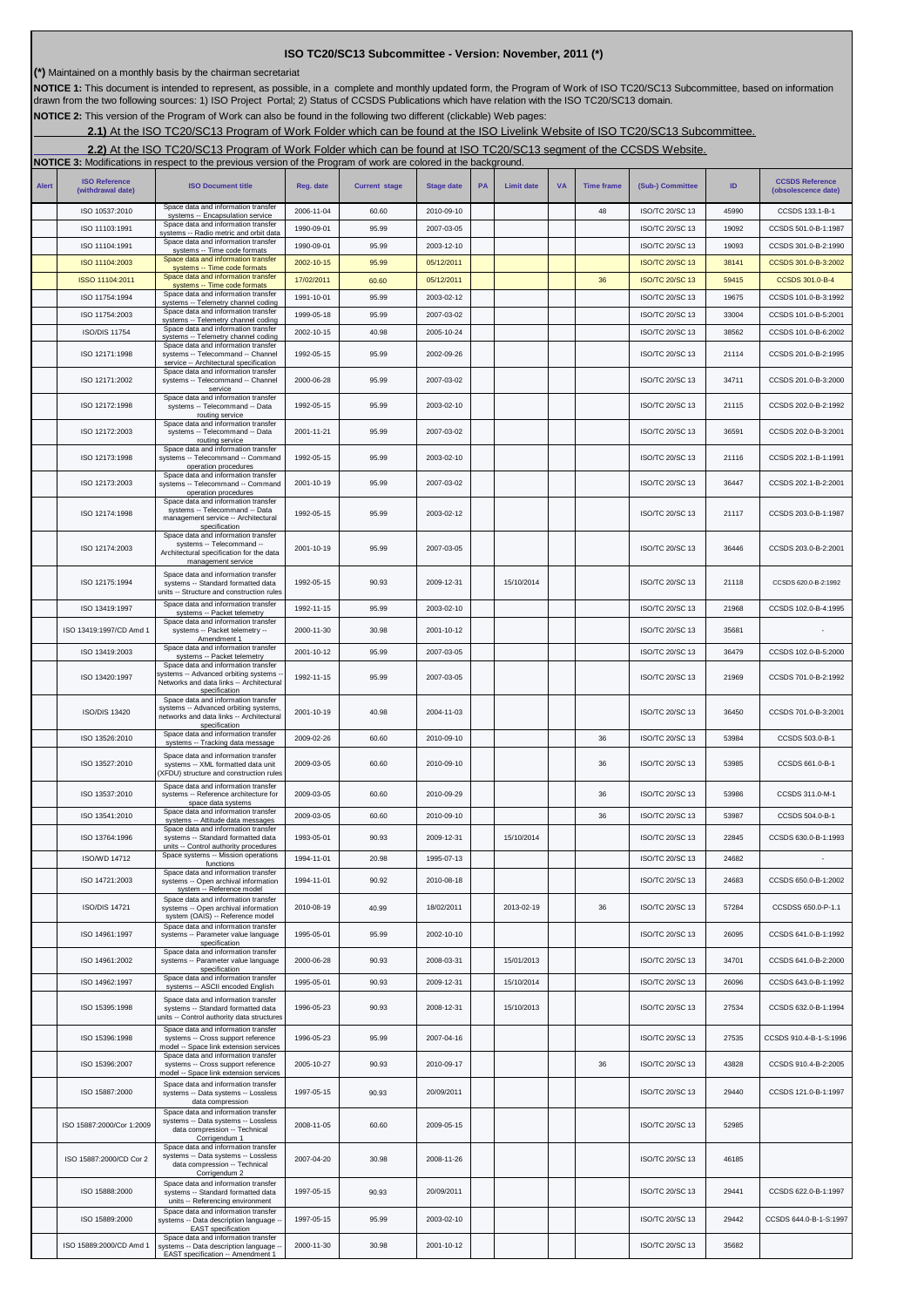|   | ISO 15889:2003                   | Space data and information transfer<br>systems -- Data description language -<br><b>EAST</b> specification                                                            | 2001-10-12               | 95.99                                                    | 14/10/2011               |                                                      |    | ISO/TC 20/SC 13                    | 36451          | CCSDS 644.0-B-2-S:2000                       |
|---|----------------------------------|-----------------------------------------------------------------------------------------------------------------------------------------------------------------------|--------------------------|----------------------------------------------------------|--------------------------|------------------------------------------------------|----|------------------------------------|----------------|----------------------------------------------|
|   | ISO 15889:2011                   | Space data and information transfer<br>systems -- Data description language -<br><b>EAST</b> specification                                                            | 30/08/2010               | 60.00                                                    | 14/10/2011               |                                                      | 36 | <b>ISO/TC 20/SC 13</b>             | 57320          | CCSDS 644.0-B-3                              |
|   | <b>ISO/DIS 15890</b>             | Space data and information transfer<br>systems -- Advanced orbiting systems,<br>networks and data links -- Audio, video<br>and still-image communications<br>services | 1997-05-15               | 40.98                                                    | 2001-09-04               |                                                      |    | ISO/TC 20/SC 13                    | 29443          | CCSDS 704.0-B-1-S:1994                       |
|   | ISO 15891:2000                   | Space data and information transfer<br>systems -- Protocol specification for<br>space communications -- Network                                                       | 1997-05-15               | 95.99                                                    | 10/05/2011               |                                                      |    | ISO/TC 20/SC 13                    | 29444          | CCSDS 713.0-B-1:1999                         |
|   | ISO 15892:2000                   | Space data and information transfer<br>systems -- Protocol specification for<br>space communications -- Security                                                      | 1997-05-15               | 95.99                                                    | 10/05/2011               |                                                      |    | ISO/TC 20/SC 13                    | 29445          | CCSDS 713.5-B-1:1999                         |
|   | ISO 15893:2000                   | Space data and information transfer<br>systems -- Protocol specification for<br>space communications -- Transport<br>protocol                                         | 1997-05-15               | 95.99                                                    | 2010-09-10               |                                                      |    | <b>ISO/TC 20/SC 13</b>             | 29446          | CCSDS 714.0-B-1:1999                         |
|   | ISO 15893:2010                   | Space data and information transfer<br>systems -- Space communications<br>protocol specification (SCPS) --<br>Transport protocol (SCPS-TP)                            | 2007-03-06               | 60.60                                                    | 2010-09-10               |                                                      | 48 | ISO/TC 20/SC 13                    | 45986          | CCSDS 714.0-B-2                              |
|   | ISO 15894:2000                   | Space data and information transfer<br>systems -- Protocol specification for<br>space communications -- File protocol                                                 | 1997-05-15               | 95.99                                                    | 10/05/2011               |                                                      |    | <b>ISO/TC 20/SC 13</b>             | 29447          | CCSDS 717.0-B-1:1999                         |
|   | ISO/PRF 16363                    | Space data and information transfer<br>systems - Audit and certification of<br>trustworthy digital repositories                                                       | 2010-04-08               | 50.00                                                    | 08/11/2011               |                                                      | 36 | ISO/TC 20/SC 13                    | 56510          | CCSDS 652.0-R-1                              |
|   | <b>ISO/DIS 16919</b>             | Requirements for bodies providing audi<br>and certification of candidate<br>trustworthy digital repositories                                                          | 2010-12-07               | 40.99                                                    | 23/11/2011               | 07/06/2013                                           | 36 | SO/TC 20/SC 13                     | 57950          | CCSDS 652.1-R.1                              |
|   | ISO 17107:2011                   | Space data and information transfer<br>systems -- XML specification for<br>navigation data messages                                                                   | 20/01/2011               | 60.60                                                    | 08/11/2011               |                                                      | 36 | <b>SO/TC 20/SC 13</b>              | 59155          |                                              |
|   | <b>ISO 17214</b>                 | Space data and information transfer<br>systems -- Spacecraft onboard interface<br>services -- Time access service                                                     | 17/02/2011               | 60.00                                                    | 06/12/2011               |                                                      | 36 | <b>SO/TC 20/SC 13</b>              | 59416          | CCSDS 872.0-M-1                              |
|   | ISO 17355:2003                   | Space data and information transfer<br>systems -- CCSDS file delivery protocol                                                                                        | 1999-05-18               | 95.99                                                    | 2004-05-18               |                                                      |    | ISO/TC 20/SC 13                    | 33005          | CCSDS 727.0-B-1 S:2002                       |
|   | ISO 17355:2004                   | Space data and information transfer<br>systems -- CCSDS file delivery protoco                                                                                         | 2002-10-15               | 95.99                                                    | 2007-05-07               |                                                      |    | ISO/TC 20/SC 13                    | 38593          |                                              |
|   | ISO 17355:2007                   | Space data and information transfer<br>systems -- CCSDS file delivery protocol                                                                                        | 2005-10-27               | 90.92                                                    | 2007-08-10               |                                                      | 36 | ISO/TC 20/SC 13                    | 43829          | CCSDS 727.0-B-3 S: 2005                      |
| 0 | ISO/CD 17355                     | Space data and information transfer<br>systems -- CCSDS file delivery protoco                                                                                         | 2007-08-10               | 30.98                                                    | 2010-03-05               |                                                      | 48 | <b>ISO/TC 20/SC 13</b>             | 50246          | CCSDS 727.0-B-4: 2007                        |
|   | ISO 17433:2001                   | Space data and information transfer<br>systems -- Packet telemetry services                                                                                           | 1998-06-30               | 95.99                                                    | 2003-02-11               |                                                      |    | ISO/TC 20/SC 13                    | 28460          | CCSDS 103.0-B-1 S:1996                       |
|   | ISO 17433:2003                   | Space data and information transfer<br>systems -- Packet telemetry services<br>Space data and information transfer                                                    | 2001-10-19               | 95.99                                                    | 2007-03-05               |                                                      |    | ISO/TC 20/SC 13                    | 36448          | CCSDS 103.0-B-2 S:2001                       |
|   | <b>ISO/DIS 17807</b>             | systems -- Telemetry (TM) channel<br>coding profiles<br>Space data and information transfer                                                                           | 11/10/2011               | 40.20                                                    | 29/11/2011               | 11/04/2014                                           | 36 | <b>ISO/TC 20/SC 13</b>             | 60592          | CCSDS 735.1-B-1                              |
|   | <b>ISO/DIS 17808</b>             | systems -- Telemetry (TM) channel<br>coding profiles<br>Space data and information transfer                                                                           | 11/10/2011               | 40.20                                                    | 29/11/2011               | 11/04/2014                                           | 36 | <b>ISO/TC 20/SC 13</b>             | 60593          | CCSDS 131.4-M-1                              |
|   | <b>ISO/DIS 17809</b>             | systems - Delta-Differential One Way<br>Ranging (Delta-DOR) Operations<br>Space data and information transfer                                                         | 11/10/2011               | 40.20                                                    | 29/11/2011               | 11/04/2014                                           | 36 | <b>ISO/TC 20/SC 13</b>             | 60594          | CCSDS 506.0-M-1                              |
|   | <b>ISO/DIS 17810</b>             | systems - Data Transmission and PN<br>Ranging for 2 GHz CDMA Link via Data<br><b>Relay Satellite</b>                                                                  | 11/10/2011               | 40.20                                                    | 29/11/2011               | 11/04/2014                                           | 36 | <b>ISO/TC 20/SC 13</b>             | 60595          | CCSDS 415.1-B-1                              |
|   | ISO 20652:2006                   | Space data and information transfer<br>systems -- Producer-archive interface<br>Methodology abstract standard                                                         | 2003-04-10               | 90.93                                                    | 2009-06-30               | 15/04/2014                                           |    | <b>ISO/TC 20/SC 13</b>             | 39577          | CCSDS 651.0-M-1:2004                         |
|   | ISO 21459:2006                   | Space data and information transfer<br>systems -- Proximity-1 space link<br>protocol -- Coding and synchronization<br>sublayer<br>Space data and information transfer | 2004-01-09               | 90.93                                                    | 2009-12-31               | 15/10/2014                                           | 48 | ISO/TC 20/SC 13                    | 40247          | CCSDS 211.2-B-1:2003                         |
|   | ISO 21460:2006                   | systems -- Proximity-1 space link<br>protocol -- Physical layer                                                                                                       | 2004-01-09               | 95.99                                                    | 2007-10-10               |                                                      | 48 | ISO/TC 20/SC 13                    | 40248          | CCSDS 211.1-B-1                              |
|   | ISO 21460:2007                   | Space data and information transfer<br>systems -- Proximity-1 space link<br>protocol -- Physical layer                                                                | 2006-09-12               | 90.93                                                    | 20/09/2011               |                                                      | 36 | ISO/TC 20/SC 13                    | 44999          | CCSDS 211.1-B-3                              |
|   | ISO 21961:2003                   | Space data and information transfer<br>systems -- Data entity dictionary<br>specification language (DEDSL) --<br>Abstract syntax                                      | 2001-06-29               | 90.93                                                    | 2008-06-30               | 15/04/2013                                           |    | <b>ISO/TC 20/SC 13</b>             | 36036          | CCSDS 647.1-B-1:2001                         |
|   | ISO 21962:2003                   | Space data and information transfer<br>systems -- Data entity dictionary<br>specification language (DEDSL) -- PVL<br>syntax                                           | 2001-06-29               | 90.93                                                    | 2008-06-30               | 15/04/2013                                           |    | ISO/TC 20/SC 13                    | 36037          | CCSDS 647.2-B-1:2001                         |
|   | ISO 22641:2005                   | Space data and information transfer<br>systems -- TM (telemetry)<br>synchronization and channel coding                                                                | 2001-10-12               | 90.92                                                    | 11/10/2011               |                                                      |    | ISO/TC 20/SC 13                    | 36375          | CCSDS 131.0-B-1:2003                         |
|   | ISO/DIS 22641                    | Space data and information transfer<br>systems -- TM (telemetry)<br>synchronization and channel coding                                                                | 11/10/2011               | 40.20<br>Start date: 2011-11-08<br>End date: 2012-04-09) | 08/11/2011               | 11/04/2014                                           | 36 | ISO/TC 20/SC 13                    | 60590          | CCSDS 131-B-2                                |
|   | ISO 22642:2005                   | Space data and information transfer<br>systems -- TC (telecommand)<br>synchronization and channel coding                                                              | 2001-10-12               | 90.93                                                    | 2008-12-31               | 15/10/2013                                           |    | ISO/TC 20/SC 13                    | 36376          | CCSDS 231.0-B-1:2003                         |
|   | ISO 22642:2005/Cor 1:2007        | Space data and information transfer<br>systems -- TC (telecommand)<br>synchronization and channel coding --<br>Technical Corrigendum 1                                | 2007-08-21               | 60.60                                                    | 2007-10-03               |                                                      |    | ISO/TC 20/SC 13                    | 50342          |                                              |
|   | ISO 22643:2003                   | Space data and information transfer<br>systems -- Data entity dictionary<br>specification language (DEDSL) --<br>XML/DTD Syntax                                       | 2001-07-20               | 90.93                                                    | 2009-04-01               | 15/04/2014                                           |    | ISO/TC 20/SC 13                    | 36377          | CCSDS 647.3-B-1:2002                         |
|   | ISO 22644:2006                   | Space data and information transfer<br>systems -- Orbit data messages<br>Space data and information transfer                                                          | 19/05/2005               | 90.92                                                    | 07/05/2008               |                                                      | 36 | ISO/TC 20/SC 13                    |                | CCSDS 502.0-B-1                              |
|   | ISO/CD 22644                     | systems -- Orbit data messages<br>Space data and information transfer                                                                                                 | 12/10/2001               | 30.98                                                    | 03/11/2004               |                                                      |    | <b>ISO/TC 20/SC 13</b>             | 36379          |                                              |
|   | ISO 22645:2005<br>ISO 22646:2005 | systems -- TM (telemetry) space data<br>link protocol<br>Space data and information transfer                                                                          | 2001-10-12<br>2001-10-12 | 90.93<br>90.93                                           | 2008-12-31<br>2008-12-31 | 15/10/2013<br>15/10/2013                             |    | ISO/TC 20/SC 13<br>ISO/TC 20/SC 13 | 36380<br>36381 | CCSDS 132.0-B-1:2003<br>CCSDS 133.0-B-1:2003 |
|   | ISO 22647:2006                   | systems -- Space packet protocol<br>Space data and information transfer                                                                                               | 2001-10-12               | 95.99                                                    | 2010-09-10               |                                                      |    | ISO/TC 20/SC 13                    | 36383          | CCSDS 135.0-B-1:2002                         |
|   | ISO 22647:2010                   | systems -- Space link identifiers<br>Space data and information transfer<br>systems -- Space link identifiers                                                         | 2007-03-14               | 60.60                                                    | 2010-09-10               |                                                      | 48 | ISO/TC 20/SC 13                    | 45987          | CCSDS 135.0-B-3                              |
|   | ISO 22663:2006                   | Space data and information transfer<br>systems -- Proximity-1 space link<br>protocol -- Data link layer                                                               | 2001-10-12               | 95.99                                                    | 2007-10-10               |                                                      |    | ISO/TC 20/SC 13                    | 36386          | CCSDS 211.0-B-3:2004                         |
|   | ISO 22663:2007                   | Space data and information transfer<br>systems -- Proximity-1 space link<br>protocol -- Data link layer                                                               | 2006-09-12               | 90.93                                                    | 20/09/2011               |                                                      | 36 | ISO/TC 20/SC 13                    | 45000          | CCSDS 211.0-B-4                              |
|   | ISO 22664:2005                   | Space data and information transfer<br>systems -- TC (telecommand) space<br>data link protocol                                                                        | 2001-10-12               | 90.93                                                    | 2008-12-31               | 15/10/2013                                           |    | <b>ISO/TC 20/SC 13</b>             | 36389          | CCSDS 232.0-B-1:2003                         |
|   | ISO 22666:2005                   | Space data and information transfer<br>systems -- AOS (advanced orbiting<br>systems) space data link protocol                                                         | 2001-10-12               | 95.99                                                    | 2007-08-15               |                                                      |    | ISO/TC 20/SC 13                    | 36391          | CCSDS 732.0-B-1:2003                         |
|   | ISO 22666:2007                   | Space data and information transfer<br>systems -- AOS (advanced orbiting<br>systems) space data link protocol                                                         | 2006-06-23               | 90.60                                                    | 17/12/2010               |                                                      | 36 | ISO/TC 20/SC 13                    | 44866          | CCSDS 732.0-B-2                              |
| Θ | ISO/CD 22666                     | Space data and information transfer<br>systems -- AOS (advanced orbiting<br>systems) space data link protocol                                                         | 22/09/2011               | 30.98                                                    | 18/10/2011               | 2013-03-22<br>(Cancellation<br>date: 2013-09-<br>22) | 36 | ISO/TC 20/SC 13                    | 60519          |                                              |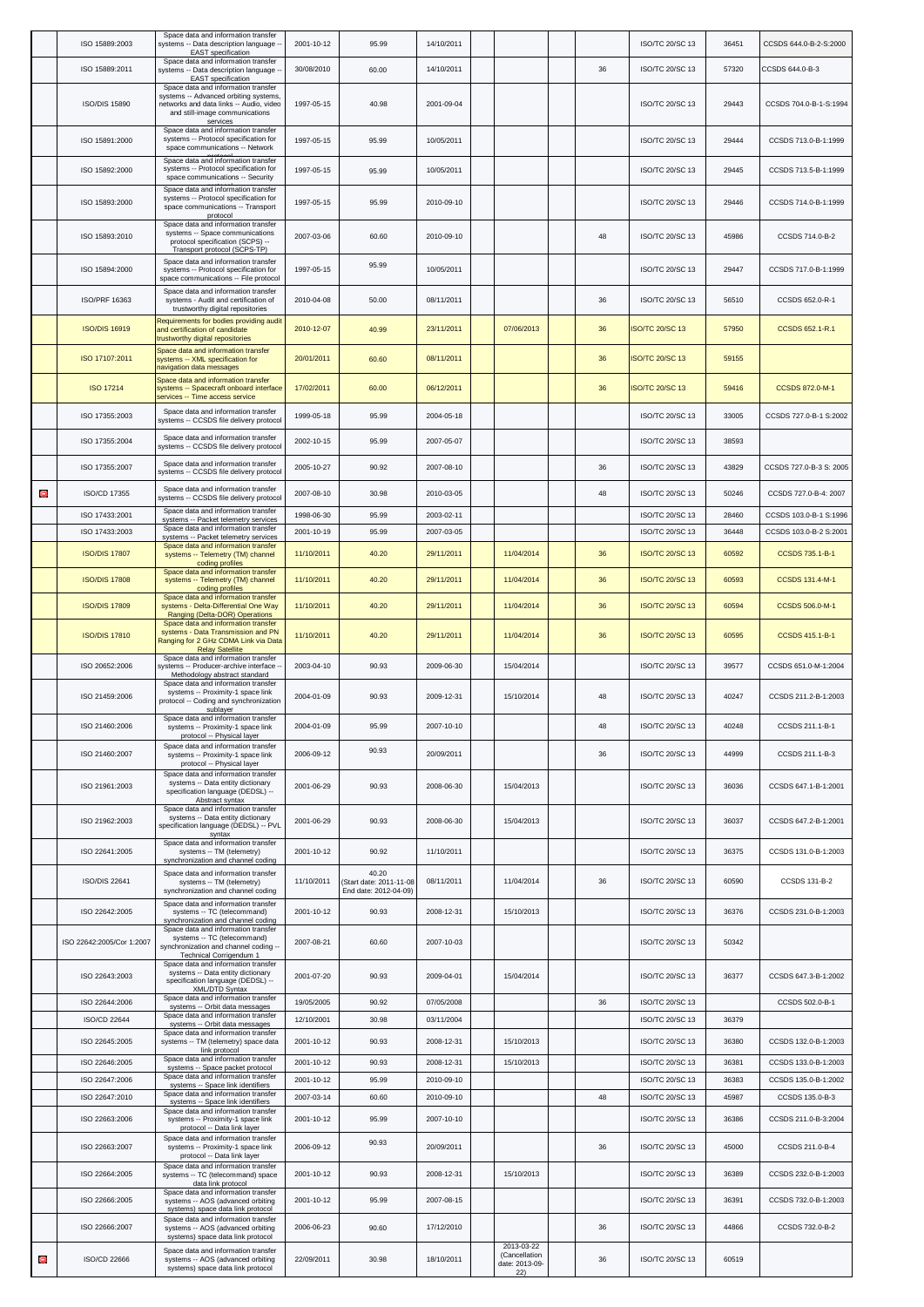|         | ISO 22667:2005           | Space data and information transfer<br>systems -- Communication operations<br>Procedure-1                                                                                     | 2001-10-12 | 90.93 | 2008-12-31 | 15/10/2013 |    | ISO/TC 20/SC 13        | 36392 | CCSDS 232.1-B-1:2003 |
|---------|--------------------------|-------------------------------------------------------------------------------------------------------------------------------------------------------------------------------|------------|-------|------------|------------|----|------------------------|-------|----------------------|
|         | <b>ISO/WD 22668</b>      | Space data and information transfer<br>systems -- Space link extension (SLE)<br>Service management specification                                                              | 2001-10-12 | 20.98 | 2003-11-07 |            |    | <b>ISO/TC 20/SC 13</b> | 36393 |                      |
|         | ISO 22669:2003           | Space data and information transfer<br>systems -- Space link extension (SLE)<br>Return-all-frames service                                                                     | 2001-10-12 | 95.99 | 2007-01-26 |            |    | <b>ISO/TC 20/SC 13</b> | 36394 | CCSDS 911.1-B-1:2002 |
|         | ISO 22669:2007           | Space data and information transfer<br>systems -- Space link extension (SLE)<br>Return-all-frames service                                                                     | 2004-12-08 | 90.93 | 2010-06-30 |            | 36 | ISO/TC 20/SC 13        | 43442 | CCSDS 911.1-B-2      |
|         | ISO 22670:2006           | Space data and information transfer<br>systems -- Space link extension (SLE)<br>Return-channel-frames service                                                                 | 2001-10-12 | 90.93 | 2009-06-30 | 15/04/2014 |    | <b>ISO/TC 20/SC 13</b> | 36395 | CCSDS 911.2-B-1:2004 |
|         | ISO 22671:2005           | Space data and information transfer<br>systems -- Space link extension (SLE)<br>Forward command link transmission<br>unit (CLTU)                                              | 2001-10-12 | 95.99 | 2007-01-26 |            |    | <b>ISO/TC 20/SC 13</b> | 36396 | CCSDS 912.1-B-1:2002 |
|         | ISO 22671:2007           | Space data and information transfer<br>systems -- Space link extension (SLE)<br>Forward communications link<br>transmission unit (CLTU) service                               | 2004-12-08 | 95.99 | 08/11/2011 |            | 36 | <b>ISO/TC 20/SC 13</b> | 43443 | CCSDS 912.1-B-2      |
| $\odot$ | ISO 22671:2007/CD Cor 1  | Space data and information transfer<br>systems -- Space link extension (SLE)<br>Forward communications link<br>transmission unit (CLTU) service --<br>Technical Corrigendum 1 | 2007-10-01 | 30.98 | 17/01/2011 |            |    | <b>ISO/TC 20/SC 13</b> | 50583 |                      |
|         | ISO 22671:2011           | Space data and information transfer<br>systems -- Space link extension (SLE)<br>Forward communications link<br>transmission unit (CLTU) service                               | 22/12/2010 | 60.60 | 08/11/2011 |            | 36 | <b>ISO/TC 20/SC 13</b> | 58052 |                      |
|         | ISO 22672:2006           | Space data and information transfer<br>systems -- Space link extension (SLE)<br>Forward space packet                                                                          | 19/05/2005 | 95.99 | 08/11/2011 |            | 36 | <b>ISO/TC 20/SC 13</b> | 42721 | CCSDS 912.3-B-1      |
|         | ISO/CD 22672             | Space data and information transfer<br>systems -- Space link extension (SLE)<br>Forward space packet service                                                                  | 12/10/2001 | 30.98 | 04/05/2004 |            | 36 | <b>ISO/TC 20/SC 13</b> | 36397 |                      |
|         | ISO 22672:2011           | Space data and information transfer<br>systems -- Space link extension (SLE)<br>Forward space packet service<br>specification                                                 | 22/12/2010 | 60.60 | 08/11/2011 |            | 36 | <b>ISO/TC 20/SC 13</b> | 58052 | CCSDS 911.5-B-1      |
|         | ISO 26143:2007           | Space data and information transfer<br>systems -- Space link extension (SLE)<br>Return operational control fields service                                                     | 2005-09-08 | 90.93 | 2010-06-30 |            | 36 | <b>ISO/TC 20/SC 13</b> | 43394 | CCSDS 911.5-B-1      |
|         | ISO 26868:2009           | Space data and information transfer<br>systems -- Image data compression                                                                                                      | 2005-12-02 | 60.60 | 2009-01-29 | 15/01/2014 | 36 | ISO/TC 20/SC 13        | 43849 | CCSDS 122.0-B-1      |
|         | ISSO 26868:2009/CD Cor 1 | Space data and information transfer<br>systems -- Image data compression --<br><b>Technical Corrigendum 1</b>                                                                 | 09/11/2011 | 30.98 | 28/11/2011 | 09/05/2012 | 24 | <b>ISO/TC 20/SC 13</b> | 60964 |                      |

## **Legend:**

| Legend:   |                                                                                   |  |  |  |  |  |  |  |  |
|-----------|-----------------------------------------------------------------------------------|--|--|--|--|--|--|--|--|
| Alert     | Marked with<br>cancelled, project deleted based on TMB Resolution (3 tracks rule) |  |  |  |  |  |  |  |  |
|           | Stage I Initial date of current stage                                             |  |  |  |  |  |  |  |  |
|           | Limit D Limit date for next stage                                                 |  |  |  |  |  |  |  |  |
| VA        | Lead Organization for project under Vienna Agreement                              |  |  |  |  |  |  |  |  |
|           | <b>Time F Related to stage</b>                                                    |  |  |  |  |  |  |  |  |
| <b>PA</b> | Patent Associated, marked with                                                    |  |  |  |  |  |  |  |  |